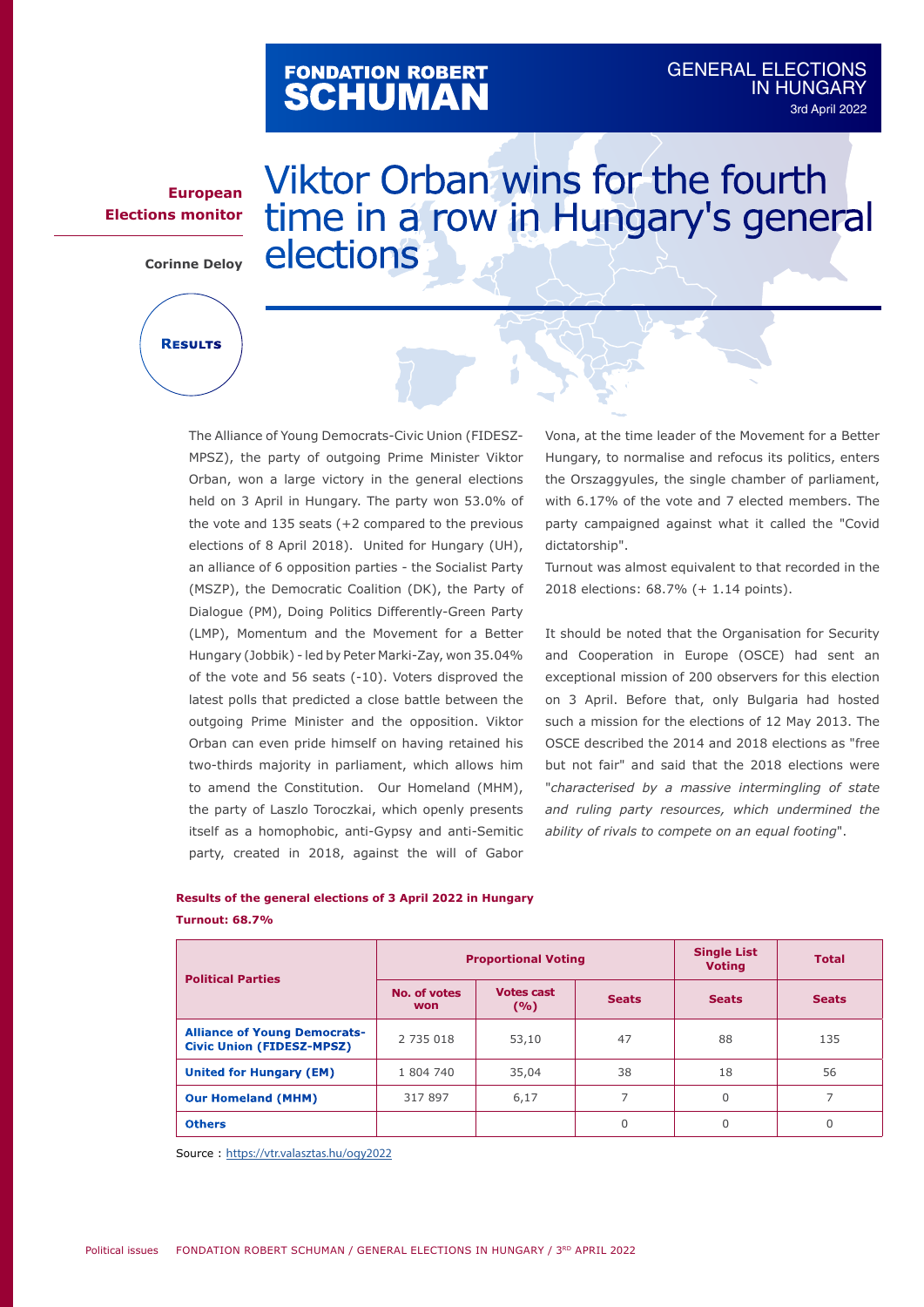02

"*We won because we have a common passion for what is called Hungary (...) We won a victory so large that it can even be seen from the moon, and certainly from Brussels! "We have defended Hungary's sovereignty and freedom,*" said the man who claims to be Hungary's protector. "*The war broke out and the war has changed everything,*" analysed the head of the outgoing government. The Hungarians have indeed voted for his cautious position in the Ukrainian conflict. Viktor Orban, who is close to Russian President Vladimir Putin, wanted to take a neutral position during the Russian invasion of Ukraine. While Hungary has welcomed refugees, it refuses to send military aid to Kyiv and has banned the transfer of lethal weapons through its territory.

Viktor Orban was undoubtedly helped by opposition leader Peter Marki-Zay, who said on television that he respected the decisions that NATO would take, including if troops were to be sent to Ukraine. "*If NATO asked, we would send weapons and soldiers to Ukraine*," he awkwardly said. Viktor Orban was at liberty to repeat afterwards: "*The left wants to offer people blood instead of oil. Choosing the left means choosing war. We want peace. With us, Hungary will stay out of the conflict*", adding "*There is no doubt that if the Left wins, the next day the arms shipments will start*".

As soon as Russia invaded Ukraine on 24 February, Peter Marki-Zay denounced the isolation of Viktor Orban, whom he described as "*the last ally of Vladimir Putin within the European Union and NATO*". "*The choice has never been so simple. It is Europe's choice, not the East's (Russia and China). Voting for Viktor Orban is choosing Vladimir Putin. Voting for me is choosing Europe*," the opposition leader repeated.

"*The choice between "East and West", which the opposition wanted to highlight as the main issue of the election, is less powerful in public opinion than the choice proposed by FIDESZ between "war and peace",*" said political scientist Robert Laszlo. "*The government succeeded in limiting the issue of the Russian invasion of Ukraine to a very simple* 

*question: should Hungary take part in the war or not? This message was much more effective than that of the opposition, which focused its criticism on Viktor Orban's links with the Kremlin*," said Bulcsu Hunyadi, a political scientist at the Political Capital research institute.

The Hungarians have validated Viktor Orban's policy, which combines social redistribution and conservatism, while claiming to ensure the country's stability. On 12 February, the outgoing Prime Minister announced that the price ceiling on fuel and basic foodstuffs, which was due to expire on 21 February, would be extended for three months, i.e. beyond the 3 April elections. At the beginning of the year, the government had already decided to increase the minimum wage by 19.5% (to 200,000 forints, i.e. €360 net), to exempt young workers under the age of 25 from income tax, to pay a bonus equivalent to six months' salary to the military and the police, and to increase the salaries of all employees, a 20% increase in the salaries of nurses and social workers and a €1.7 billion tax rebate for families, the restoration of a thirteenth month's pension payment for pensioners and, above all, the reimbursement of income tax paid in 2021 to all families raising children (within the limit of the tax on the average salary). The outgoing Prime Minister always claimed that his only objective was that every Hungarian should benefit from the transition, for which the population owes him a debt. "*Viktor Orban understood this well: as purchasing power is the number one concern of Hungarians, he took care to fill their wallets before the elections. It is difficult for the opposition to beat him on this ground*," said political scientist Eszter Soos, adding "*For the opposition, it was a very delicate exercise to promise changes without really touching the foundations of this social system. There was a part of their message that said: Viktor Orban has to leave but many things will remain, for example, family allowances and the tax system. The message was ambiguous*".

Originally from Szekesfehervar (north-east of Lake Balaton) and aged 58, Viktor Orban graduated in law from Lorand Eötvös University in Budapest (in 1989,